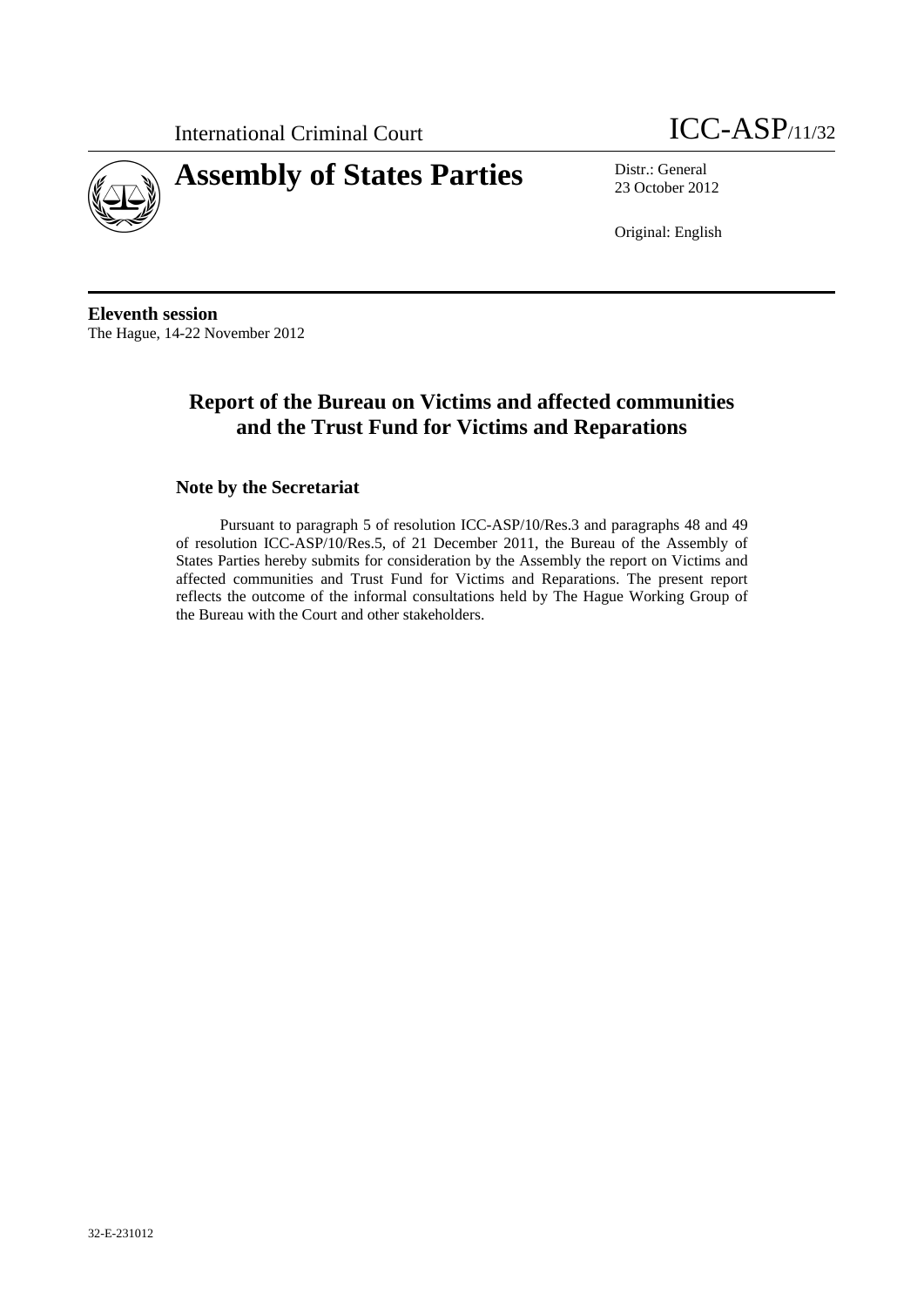## **I. Introduction**

1. States Parties to the Rome Statute have continuously discussed and assessed issues relating to victims and affected communities with a view to ensuring the continued positive impact of the Rome Statute system on victims and affected communities and strengthening the Court and the Assembly.

2. As a result, at the Review Conference and during the ninth and tenth sessions of the Assembly, several mandates to the Court and the Trust Fund for Victims were issued  $(RC/Res.2, \frac{1}{1}ICC-ASP/9/Res.3, \frac{2}{1}ICC-ASP/10/Res.3, \frac{3}{1} and ICC-ASP/10/Res.5^4)$ 

3. As concerns the Court, in particular, at the ninth session of the Assembly, recalling the resolution adopted by the Review Conference entitled "The impact of the Rome Statute system on victims and affected communities",<sup>5</sup> the Court was requested to review its strategy in relation to victims<sup>6</sup> and to consider all aspects of the recommendations of the panel, including budgetary implications<sup>7</sup> contained in the final report of the focal points regarding the stocktaking exercise.<sup>8</sup>

4. Over the course of 2011, the States Parties continued to hold discussions on these and other related issues in particular, via the Study Group on Governance and the facilitator for Victims Issues and the Trust Fund for Victims of The Hague Working Group.<sup>9</sup> L

5. At the tenth session of the Assembly, the Court was requested to finalize the review of its strategy in relation to victims in consultation with States Parties and other relevant stakeholders and report thereon in advance of the eleventh session.<sup>10</sup>

<sup>1</sup> *Official Records of the Review Conference of the Rome Statute of the International Criminal Court, Kampala, 31*   $May - 11 June 2010$ , (RC/11), part II, resolution RC/Res.2.<br><sup>2</sup> Official Records ... Ninth session... 2010, part III, ICC-ASP/9/Res.3, paras. 3 and 49.<br><sup>3</sup> Official Records ... Tenth session... 2010, part III, ICC-ASP/10/Res.3.

Ibid., ICC-ASP/10/Res.5.

<sup>5</sup> *Official Records … Review Conference … 2010 (*RC/11), part II, resolution RC/Res.2. 6

 $6$ ICC-ASP/8/45.

 $7$ Paragraph 14 (c) of the final report reads as follows:

<sup>&</sup>quot;(c ) The way forward

<sup>(</sup>i) The Court needs to find creative ways to strengthen its two-way dialogue with victims and affected communities.

<sup>(</sup>ii) The Court's outreach activities need to be further optimized and adapted to the needs of victims.

<sup>(</sup>iii) A specific policy needs to be developed for addressing the needs of women and children.

<sup>(</sup>iv) More protective measures are needed for victims and witnesses.

<sup>(</sup>v) A comprehensive policy towards intermediaries should be finalized by the Court and implemented.

<sup>(</sup>vi) Field operations should be reinforced and linked to strategic planning and the allocation of resources.

<sup>(</sup>vii)The Trust Fund should be congratulated for conducting a monitoring and evaluation programme of its current project and encouraged, where prudent, to increase its visibility.

<sup>(</sup>viii) Finally, the Court and its staff cannot walk this road alone. They need the stewards of the Court—the States Parties—to continue their commitment, support and leadership." 8 Ibid., annex V(a).

<sup>&</sup>lt;sup>9</sup> On reparations, the Study Group's focal point coordinated with the facilitator for Victims Issues and the Trust Fund for Victims during the year. The focal point held several meetings with Court officials and avenues for dialogue with the Court were explored through the Presidency.

However, as the Report of the Bureau on the Study Group noted, "…it became apparent that such dialogue was difficult as it would be highly problematic for judges in a non-judicial context to express their views before they would decide on reparations in a judicial context. On the other hand, the Court remained open to receiving views of States Parties. To facilitate discussions on the side of States Parties, one State Party produced a non-paper while the focal point presented a discussion paper. Both papers set out recommendations to the Court in relevant areas, including the establishment of the principles." (ICC-ASP/10/30, para. 27).

In light of the judges' interpretation of the Court's duty to establish principles on reparations under article 75(1) of the Statute, i.e., by the Trial Chamber, the representatives of States Parties that took part in the discussions of the Study Group on Governance, "generally agreed that the Court, in particular judges, should ensure the establishment of Court-wide principles, based on which an individual reparation order may be issued, and the States Parties should closely follow the activity of the Court in this area with a view to any further measures" (ICC-ASP/10/30, para. 28).

Furthermore, the Study Group on Governance also "pointed out, inter alia, that as reparations were based on individual criminal responsibility, States Parties should not be held responsible for funding reparations." (ICC-ASP/10/30, para. 27.)

As a result of the consensus emerged amongst the Study Group regarding other parts of the draft resolution that had been drafted and discussed therein, the Bureau recommended the adoption of the proposed resolution on reparations, which became Resolution 3 of the tenth session of the Assembly  $(ICC-ASP/10/Res.3)$ .<br><sup>10</sup> ICC-ASP/10/Res.5, para. 48...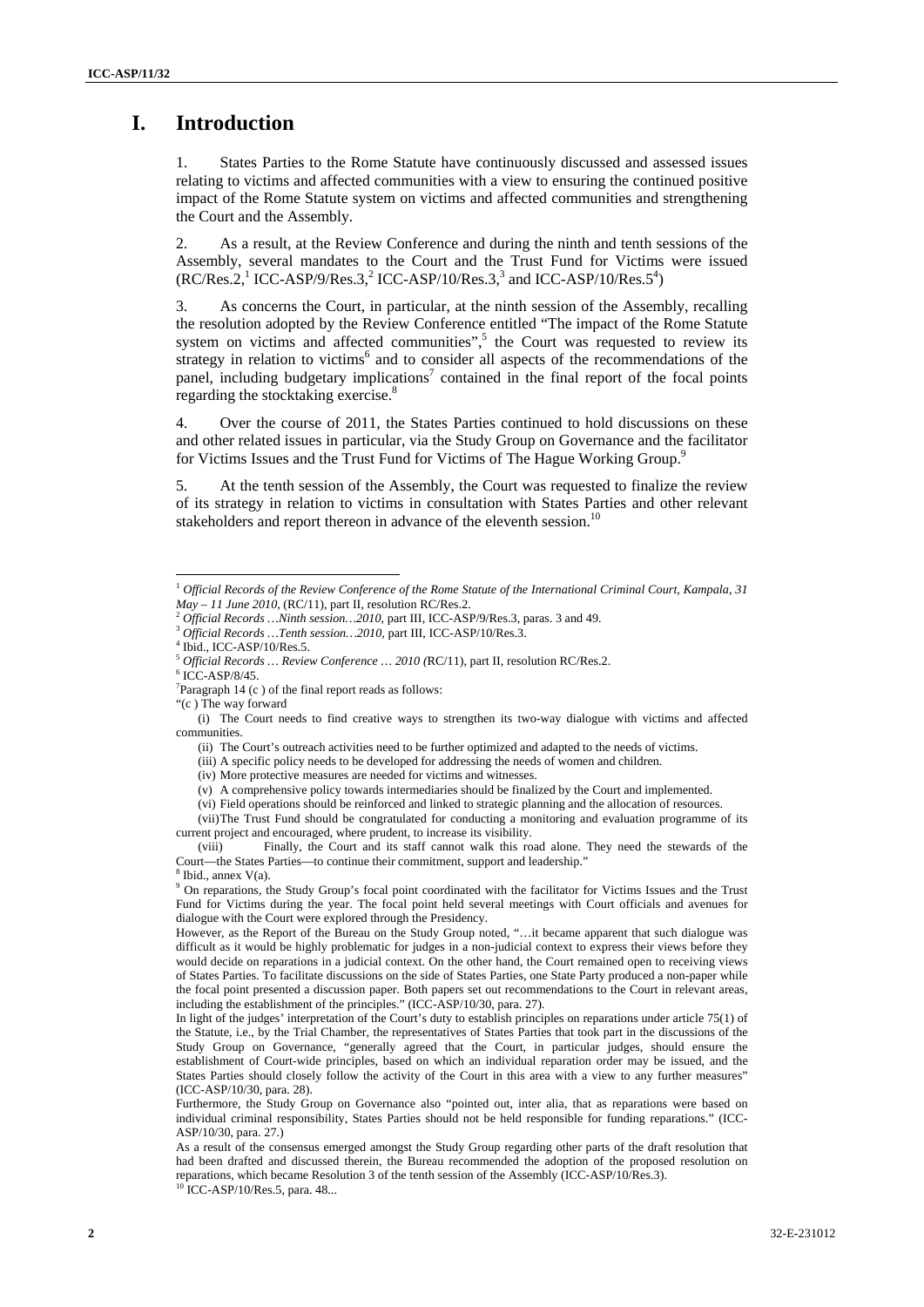6. Moreover, with regard to victims' participation, the tenth session of the Assembly noted with concern, *"*reports from the Court on the continued backlogs the Court has had in processing applications from victims seeking to participate, a situation which might impact on effective implementation of the rights of victims under the Rome Statute," underlined "the need to consider reviewing the victim participation system with a view to ensuring its sustainability, effectiveness and efficiency" and requested "the Court to conduct such a review in close consultation with the Bureau and relevant stakeholders and to report thereon to the Assembly at its eleventh session."<sup>11</sup>

7. As concerns the Strategy (para. 3, above), the Court has produced two documents: "Revised Strategy in Relation to Victims"12 and the Report thereon, entitled "Report on the ICC Revised Strategy in Relation to Victims Past, Present and Future", <sup>13</sup> both dated 28 May 2012. Both were presented by Court officials during the Working Group's informal consultations of 21 June and 26 June 2012.

8. With regard to States Parties, at the Review Conference and at the ninth<sup>14</sup> and tenth sessions of the Assembly, States Parties were also called upon to consider implementing those provisions of the Rome Statute relevant to victims/witnesses, where applicable, through national legislation or appropriate measures.<sup>15</sup>

9. Thus, paragraph 3 of the omnibus resolution of the tenth session " [r]ecalls that the ratification of the Rome Statute must be matched by national implementation of the obligations emanating therefrom, notably through implementing legislation, in particular in the areas of criminal law, criminal procedural law and judicial cooperation with the Court and, in this regard, urges States Parties to the Rome Statute that have not yet done so to adopt such implementing legislation as a priority and *encourages the adoption of victimsrelated provisions, as appropriate.*" 16

10. At the Review Conference, governments, communities and civil organizations at the national and local levels were also encouraged *"*to play an active role in sensitizing communities on the rights of victims in accordance with the Rome Statute in general and victims of sexual violence in particular, to speak against their marginalization and stigmatization, to assist them in their social reintegration process and in their participation in consultations, and to combat a culture of impunity for these crimes".<sup>17</sup>

11. The Bureau, at its meeting on 10 April 2012, appointed Ambassador Karim Ben Becher, (Tunisia) as facilitator within The Hague Working Group on the topic of Reparations.

12. The Bureau, at its meeting on 1 May 2012, appointed Ambassador Eduardo Pizarro Leongómez (Colombia) as facilitator within The Hague Working Group on the topic of Victims and affected communities and Trust Fund for Victims.

13. Due to the intrinsic links between the topics dealt with both groups, with the purpose of promoting synergies in terms of time, efforts, logistics and streamlining the discussion of the issues, it was proposed to unify the two facilitations on Victims and affected communities and Trust Fund for Victims, and on Reparations, in order to operate collectively, in permanent collaboration.

14. This report of the joint facilitation on Victims, affected communities and the Trust Fund for Victims and Reparations provides an update on the status of discussions to date and a set of recommendations on the topics discussed stemming from the informal consultations.

 $11$  ICC-ASP/10/Res.5, para. 49.

<sup>&</sup>lt;sup>12</sup> Court's Revised strategy in relation to victims (ICC-ASP/11/39).<br><sup>13</sup> Report on the Court's Revised strategy in relation to victims: Past, present and future (ICC-ASP/11/40).<br><sup>14</sup> ICC-ASP/9/Res.3, para. 49, also enco also with regard to victims' reparations and to consider carrying forward the recommendations in the final report, and underlined the usefulness of a timely and informative dialogue between States Parties and the Court on victims-related issues of common interest.

<sup>15</sup> RC/Res.2, para.1; ICC-ASP/9/Res.3, para.3; ICC-ASP/10/Res.5, para.5.

<sup>&</sup>lt;sup>16</sup> ICC-ASP/10/Res.5, para. 5 (emphasis added).

 $17$  RC/Res.2.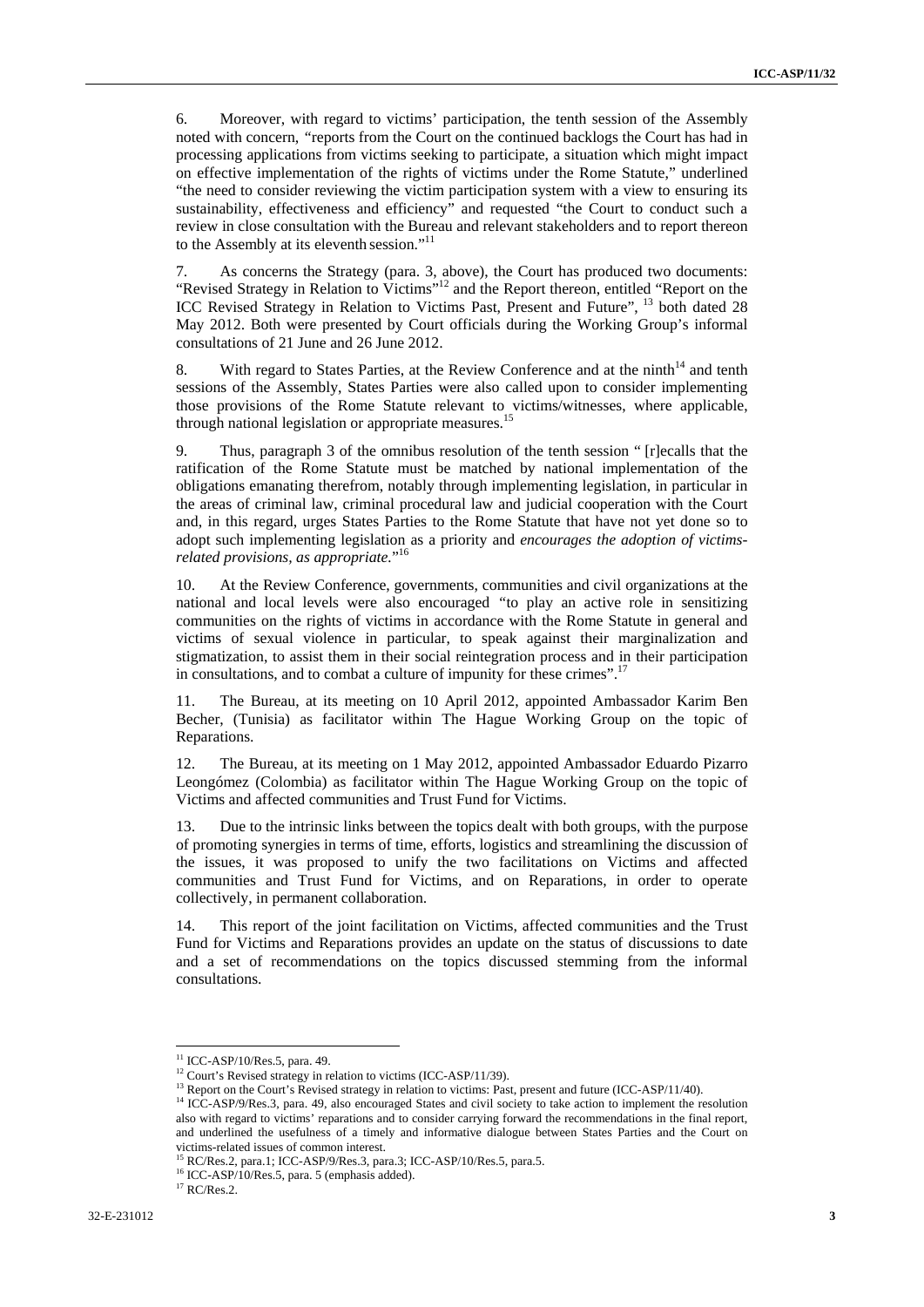# **II. Discussion and debate in The Hague Working Group**

15. The facilitators held six rounds of informal consultations on 29 May, 21 June, 26 June, 3 July, 13 September and 28 September 2012, respectively. For the purposes of this report, the topics that were discussed during those consultations can be divided into five main areas: a) Revised strategy in relation to victims; b) the current system for victims to apply to participate in proceedings; c) Reparations- complementarity; d) Principles on reparations; and e) Trust Fund for Victims.

### **A. Revised strategy in relation to victims**

16. On 21 June 2012, the Working Group had before it the Court's revised strategy in relation to victims,  $^{18}$  as well as the report on the revised strategy.<sup>19</sup>

17. The Deputy Registrar presented the above-mentioned papers, which the Court had prepared on a consultative basis through its Inter-organ Working Group. The latter had taken into consideration the concerns raised by the Working Group at the 19 October 2011 informal consultations, namely the quantitative approach; the rights-based approach; budgetary implications; and the length of the report.

18. In commenting on the revised strategy, some delegations noted that there were limits to the possibility to proceed further with enhancing victims' right to participation and there was an on-going discussion on how the rights of victims could be addressed.

19. As regards the quantitative approach to victims' participation, it was stated that the Court's approach seemed to be that each victim has the right to intervene, therefore quantitative issues arose. However, with current resources, it was not possible to grant all victims the right to participate. The Court's conclusion was that consideration should be given to the possibility of revising the application system, or the resources for victims' participation be increased. As regards the budgetary aspect, the need to establish a system that worked within existing resources was stressed.

20. It was noted that Rome Statute crimes tended to have mass victims and therefore there was a need to look at the totality of the victims. It was suggested that the collective approach should be the basic approach, given the mass nature of the crimes under the Court's jurisdiction, but this should not exclude the possibility of allowing for individual applications or participation when circumstances so warrant it.

21. It was posited that the Court should not be inhibited by the existing legal framework of the Rules of Procedure and Evidence in analysing and proposing ways forward, some of which could require amendments to the existing legal framework. Furthermore, it was up to States Parties and the Court to progressively review the Rules of Procedure and Evidence in light of experience and lessons learnt. Some delegations expressed their preparedness to adapt the legal framework if, as a result of consultations, it was deemed necessary.

22. The Court confirmed that it envisaged changes to the current approach which would require amendments to the current legal framework, which could extend to other instruments of the Court. The Court undertook to provide the necessary guidance to States in their deliberations towards a policy decision. To this end, the Registry would present a paper to the Working Group.20

23. The Court was asked to include in its paper a consideration of whether it could make the current system sustainable within the existing legal framework. It was also requested to propose options for measures that could be taken to achieve a sustainable system. Furthermore, it was requested to highlight in advance its thinking in the preparation of the paper, i.e. the level of ambition, the areas covered in the report. The Court recognized the need to manage the expectations of States regarding the paper and undertook to share the parameters with States well in advance. The Court would also look at the need for possible amendments to the legal framework.

<sup>&</sup>lt;sup>18</sup> Court's Revised strategy in relation to victims (ICC-ASP/11/39).<br><sup>19</sup> Report on the Court's Revised strategy in relation to victims: Past, present and future (ICC-ASP/11/40).<br><sup>20</sup> See paras. 28-31 and footnotes 23 an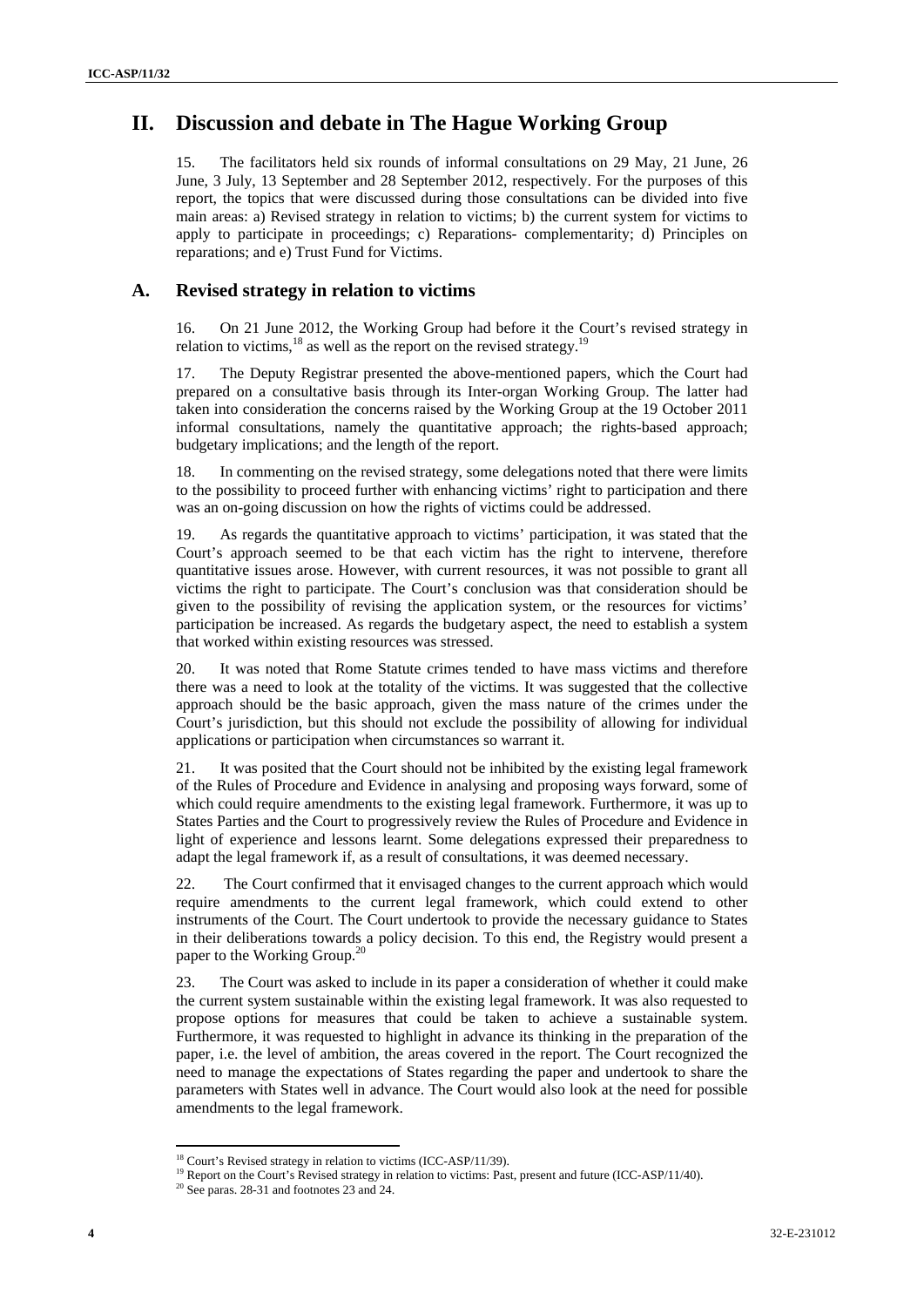### **B. The current system for victims to apply to participate in proceedings**

24. The joint facilitation on Victims, affected communities and the Trust Fund for Victims and Reparations, during its informal consultations, identified the unsustainably of the current system for victims to apply to participate in proceedings as the most pressing major concern and proposed to focus the work of the facilitation on this topic.<sup>21</sup> Both States Parties and Court's organs have noted that with the existing resources the system is not likely to be able to handle the increase in victims' applications foreseen in upcoming cases. It has been widely acknowledged that leaving this matter unresolved might, in fact, place the credibility of the entire Rome Statute system and the Court's work at risk, if it results in the system's failure to protect victims' rights and interests and ensuring that they are fully represented and are able to participate in the proceedings, matters at the core of the Rome Statute.

25. With regard to the need to ensure the sustainably of the system for victims to apply to participate in proceedings, taking into account the mass nature of crimes under the Court's jurisdiction, several participants in the informal consultations of the joint facilitation seem to agree that a possible solution could be implementing a predominantly collective approach to the submission and review of victims' applications, as well as to victims' participation in the proceedings as the general rule, without precluding exceptional individual applications when the circumstances so warrant it.

26. The proposed approach would also envisage streamlining the processing of the applications in order to simplify the judicial oversight required for victims' admission as participants, in order to avoid undue delays and expedite the judicial process. It has been suggested that a possible way forward to achieve this approach would be an amendment to the Rules of Procedure and Evidence (rules 89 and 90).

27. It has been suggested that with a view to strengthening the consistency of the system, a collective approach to victims' participation throughout the system, at all stages of the proceedings, i.e., application, participation and reparations, may in the long term contribute to guarantee its effectiveness and sustainability.

28. As regards this issue, the Court prepared a draft outline on its "Review of the System for Victims to Apply to Participate in Proceedings"<sup>22</sup> wherein six options were identified which, it is stated, could be used in different combinations and are not intended to be mutually exclusive. The draft outline also states that the legal and budgetary implications for each option would be examined in the report.

29. Representatives of the Registry recommended that the review of the situation concerning the current system for victims to apply to participate in proceedings and the discussion of any amendments to the existing legal framework should be dealt with within the process of the Roadmap of work being developed by the Study Group on Governance (Cluster I), on the basis of the Court's "Lessons Learnt: First Report to the Assembly of States Parties", $^{23}$  since it is one of the issues that have been identified by the Court in annex 1 thereof, as those that need discussion with a view to expediting proceedings and enhancing their quality. Several States Parties disagreed with that proposed course of action, as they considered that there was a risk that this urgent topic could be diluted in the already overburdened workload of the Study Group on Governance, and stated that they considered the topic to be crucial for this facilitation and that it should be dealt with within its framework.

30. During the informal consultations held on 28 September 2012, a representative of the Court presented the final "ICC Report on the Review of the System for Victims to Apply to Participate in Proceedings", dated 24 September 2012, circulated on 25 September  $2012<sup>24</sup>$  The Report expanded on the six options identified in the above mentioned outline by providing an assessment, for each of the options, of the legal, practical and resource implications, as well as the perceived advantages and disadvantages involved. The Report

 $21$  2 July 2012 informal consultations of The Hague Working Group..

<sup>&</sup>lt;sup>22</sup> ICC Outline of Report on Review of the System for Victims to Apply to Participate in Proceedings, dated 25 July 2012.

<sup>&</sup>lt;sup>23</sup> ICC Lessons Learnt: First Report to the Assembly of States Parties, dated 21 August 2012.<br><sup>24</sup> Report on the Court's review on the victim application system (ICC-ASP/11/22).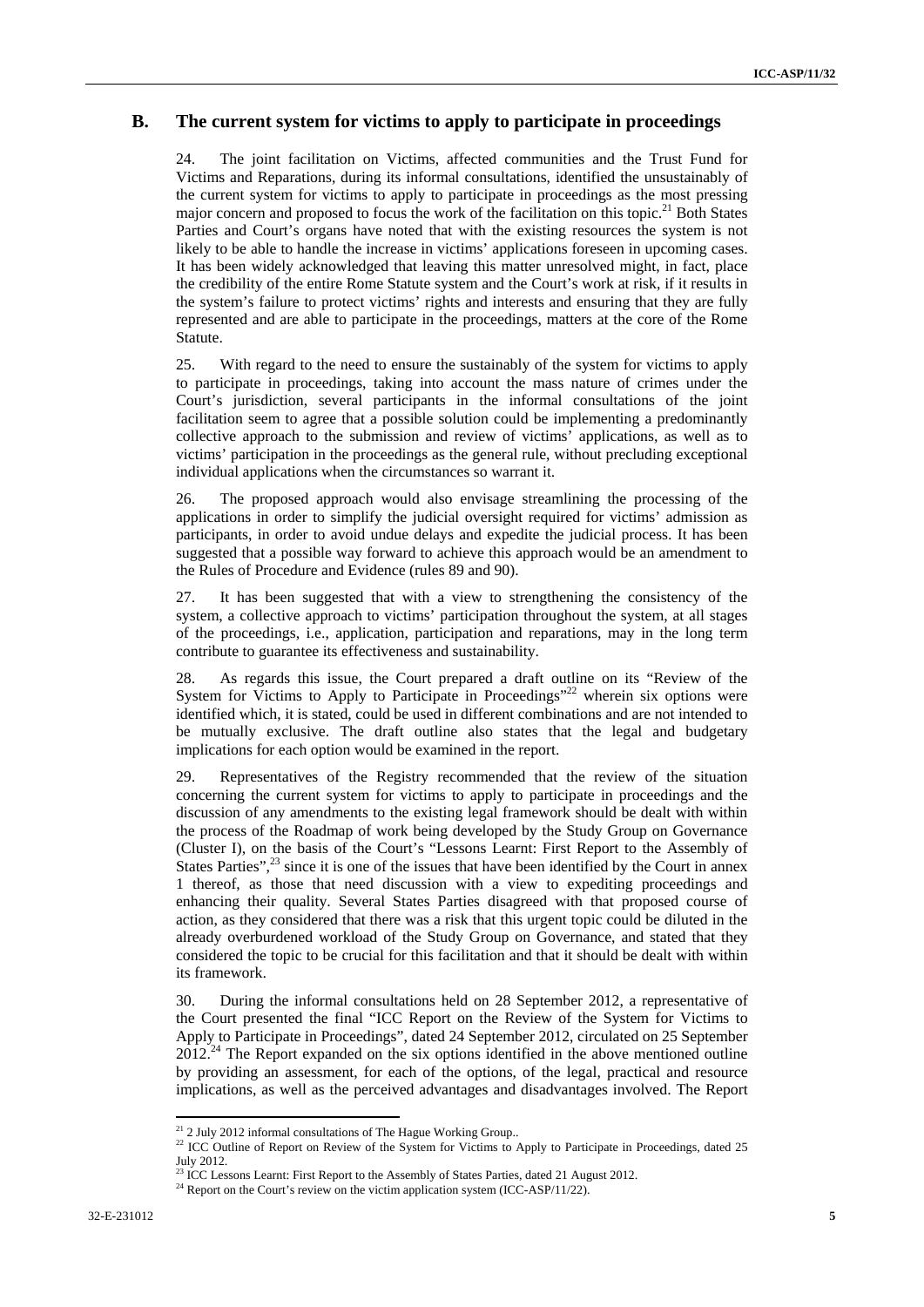also points out related issues that have been or will be the object of judicial determination, and others that have not, and therefore, present uncertainties as to whether amendments to the legal framework would be required. The Report indicates that these options, and others that may be identified in the course of the Lessons Learnt Review in the Study Group on Governance and as per the Court's proposed roadmap, require further consideration and consultations.

31. Several States Parties expressed their disappointment at the timing of the circulation of the final report and the time elapsed since this crucial issue was first identified, thus delaying the consideration, adoption and implementation of a solution. Some States Parties stated their deep concerns at the fact that the issue had, in practice, been deferred for at least another year.<sup>25</sup>

#### **C. Reparations - complementarity**

32. As regards reparations, the joint facilitation on Victims, affected communities and the Trust Fund for Victims and Reparations, during its informal consultations, identified the topic of the role of States where crimes under the Court's jurisdiction have been committed in terms of reparations, within the framework of complementarity, i.e. territorial States' national measures of solidarity with victims.

33. States Parties discussed whether the Assembly can or should play a more active role with regard to encouraging territorial States, i.e. where crimes under the Court's jurisdiction have been committed, to play a more active role (possibly under complementarity) with regard to reparations to victims, e.g. by establishing national systems, promoting solidarity with victims, offering apologies or other forms of symbolic reparations and/or by granting guarantees of non-repetition. No agreement on all these points has been reached so far, given that certain States have expressed the need to be cautious with regard to the role that the Assembly can or should play vis-à-vis encouraging States to adopt victims' participation and reparation strategies at a domestic level; others have expressed concerns with regard to intermingling the notion of complementarity which has been the subject of judicial decisions, with the unique system of victims' participation under the Rome Statute.

#### **D. Principles on reparations**

34. During the 26 June 2012 informal consultations, the Chef de Cabinet of the President of the Court provided an update regarding the implementation of the mandate contained in resolution ICC-ASP/10/Res.3 on the establishment of consistent principles relating to reparations. Since the questions of sentencing and reparations were, at the time, *sub judice* before Trial Chamber I following the verdict in the Lubanga case, he could provide limited information.

35. In light of the Court's landmark decision on principles and procedures for reparations in the *Lubanga* case, issued on 7 August 2012,<sup>26</sup> some States Parties continued to express the view that Court-wide coherent principles on reparations should still be issued, in accordance with article 75, paragraph 1, of the Statute, and pursuant to resolution ICC-ASP/10/Res.3. In this regard, in its "Lessons Learnt: First Report to the Assembly of States Parties", the Court stated that "[a] discussion needs to take place on the system of reparations after the *Lubanga* and *Katanga/Ngudjolo* cases have concluded. This will involve consideration of diverse matters, including individual and collective reparations, whether principles on reparations should be addressed in a court-wide document or need to be further developed on a case-by-case basis and whether reparations to victims might be dealt with by a single judge." $27$ 

<sup>&</sup>lt;sup>25</sup> Following the informal consultations of 28 September 2012, Trial Chamber V issued two decisions, dated 3 October 2012, on victims' representation and participation in the Kenya cases (*William Samoei Ruto and Joshua Arap Sang,* ICC-01/09-01/11-460; and *Francis Kirimi Muthaura and Uhuru Muigai Kenyatta,* ICC-01/09- 02/11-498) which bear relevance to the matters discussed during the informal consultations.<br><sup>26</sup> No. ICC-01/04-01/06 66/94, dated 7 August 2012.

<sup>&</sup>lt;sup>27</sup> ICC Lessons Learnt: First Report to the Assembly of States Parties, dated 21 August 2012, para. 4.3.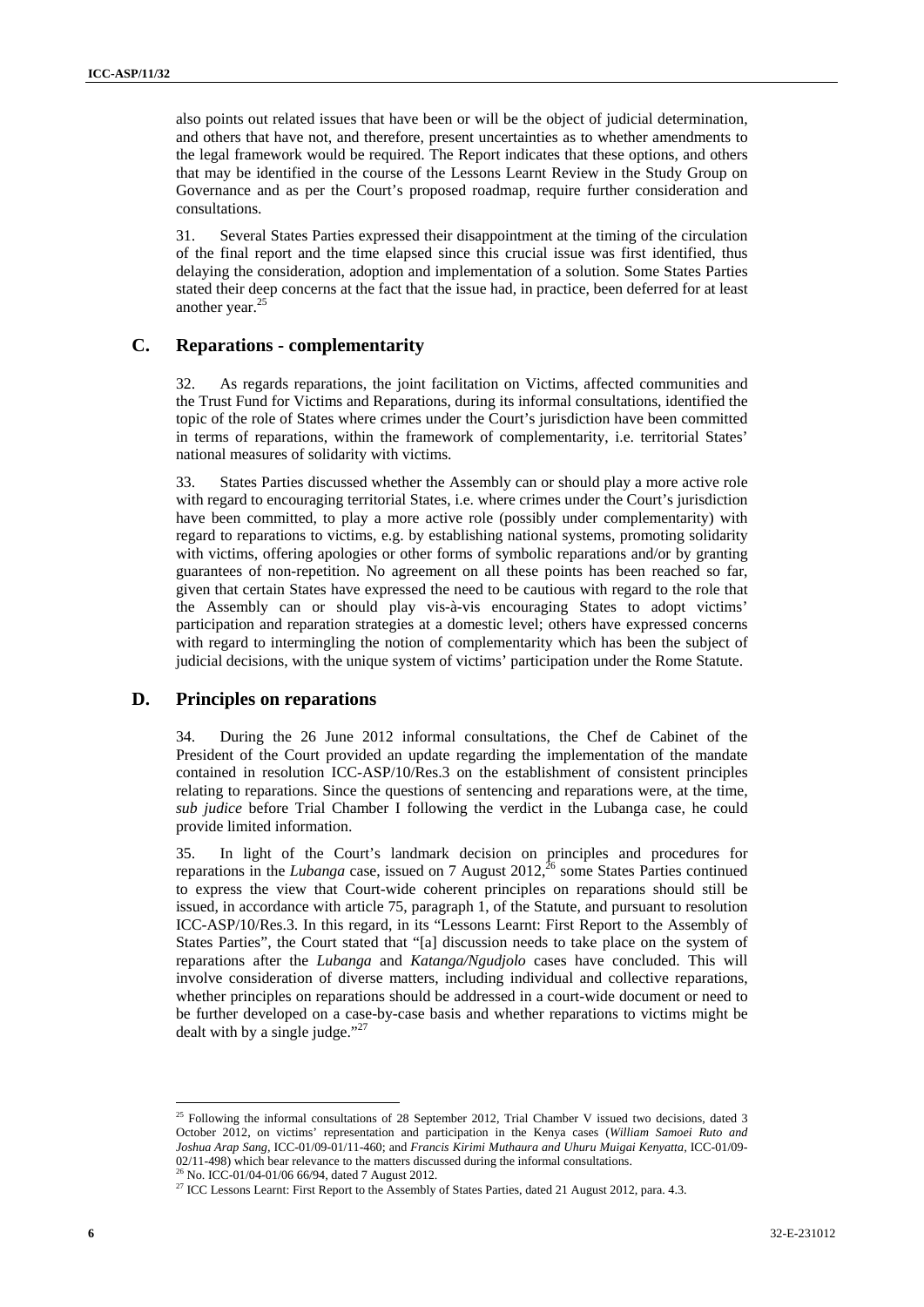36. On 13 September 2012, States Parties expressed concern with regard to the possible suspensive effect of appeals against this decision as well as against the conviction itself, in light of the impact it could have on the timing of reparations.

#### **E. Trust Fund for Victims**

37. Representatives of the Trust Fund for Victims provided updated information to States Parties on the availability of funds for reparations. In light of the fact that the current funds for the reparations mandate are scant and are intended for all cases, the Fund announced that the Board of Directors of the Trust Fund for Victims would approach the Assembly at its eleventh session with a request for an exceptional voluntary contribution to be pledged to collectively by States Parties, in order to be able to fulfil such mandate.<sup>28</sup> Some States expressed doubts because domestic regulations in certain States do not provide budgetary lines for voluntary contributions, or because of other regulatory constraints. Other States indicated that further clarifications regarding the Trust Fund's proposal would be necessary in order to adopt a final decision.

38. The representative of the Trust Fund also informed States Parties on approaches to private potential donors, and explained the difficulties posed by costs in terms of vetting private contributions and staffing required for effective fundraising.

39. Some States suggested in this regard, that other issues to be reviewed and improved upon are the identification and freezing of assets of the accused and the standard of indigence for purposes of reparations, given that, at present, the standard is derived from that used for purposes of legal aid.

## **III. Recommendations**

The Working Group recommends the following text for consideration by the Assembly as a stand-alone resolution on Victims and Reparations issues:

#### *The Assembly of States Parties*,

*Reaffirming* the importance of the Rome Statute to the victims and affected communities in its determination to put an end to impunity for the perpetrators of the crime of genocide, crimes against humanity and war crimes, thus contributing to their prevention,

*Recognizing* that victims' rights to equal, expeditious and effective access to justice; protection and support; adequate and prompt reparation for harm suffered; and access to relevant information concerning violations and redress mechanisms are essential components of justice,

*Emphasizing* the importance of the protection of victims' and affected communities' rights and interests, in order to give effect to the unique mandate of the International Criminal Court,

1. *Takes note of the Court's Revised strategy in relation to victims*,<sup>29</sup> and of the "Report on the Court's Revised strategy in relation to victims: Past, present and future"; $30$ 

2. *Acknowledges,* the Court's final "Report on review of the system for victims to apply to participate in the proceedings":<sup>31</sup>

3. *Notes with continued concern* reports from the Court on the persistent backlogs the Court has had in processing applications from victims seeking to participate in proceedings, a situation which impacts on the effective implementation and protection of the rights and interests of victims under the Rome Statute;

4. *Underlines* the urgent need to modify the system for victims to apply to participate in proceedings in light of the existing situation, in order to ensure the sustainability,

 $2<sup>28</sup>$  Report to the Assembly of States Parties on the projects and the activities of the Board of Directors of the Trust Fund for Victims for the period 1 July 2011 to 30 June 2012 (ICC-ASP/11/14), paras. 36 -37.<br><sup>29</sup> ICC-ASP/11/39.

<sup>30</sup> ICC-ASP/11/40.

 $31$  ICC-ASP/11/22.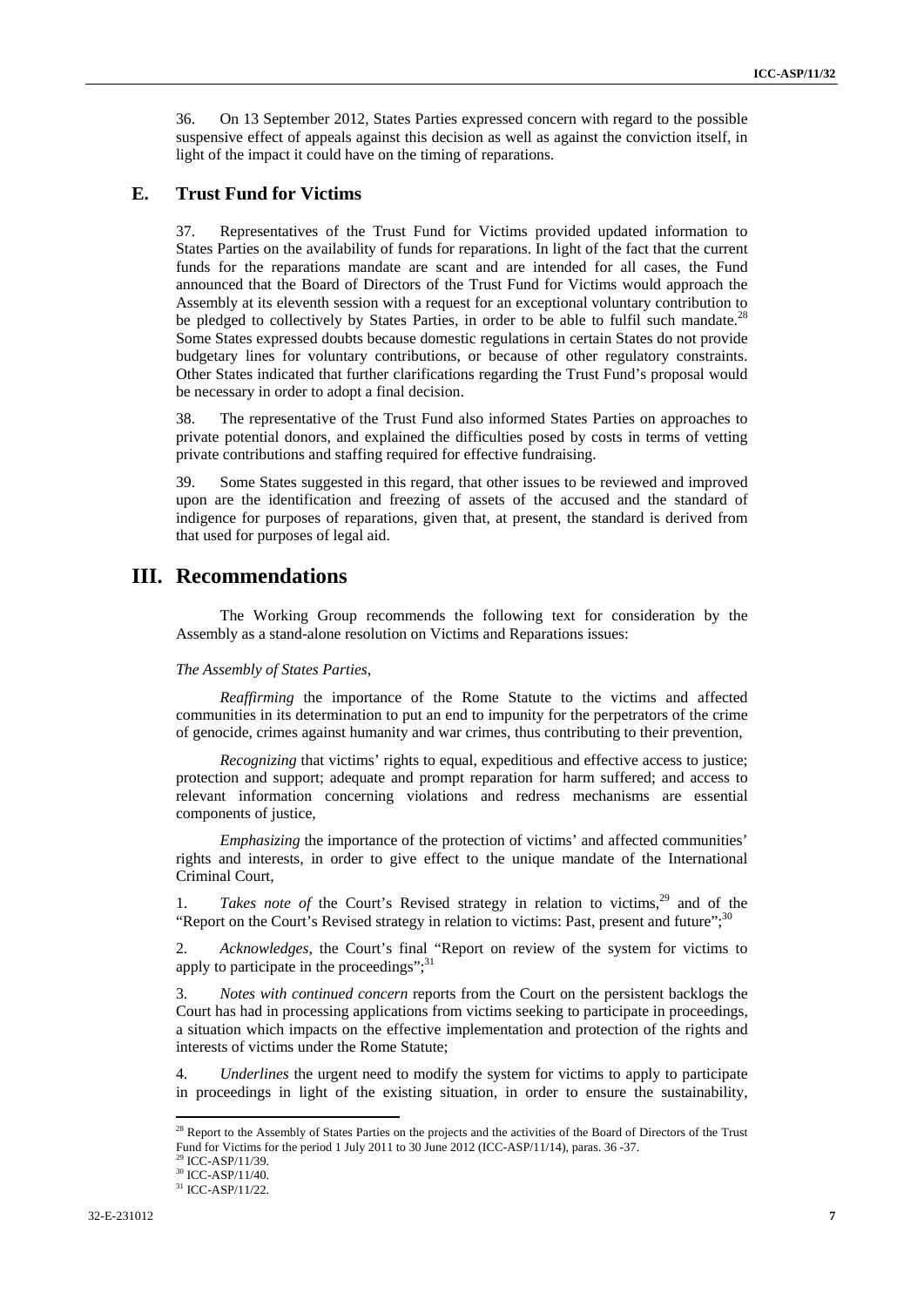effectiveness and efficiency of the system, including any necessary amendments to the legal framework, while preserving the rights of victims under the Rome Statute;

5. *Takes note* with appreciation of the efforts made by Chambers to enhance the efficiency and effectiveness of victim participation, including in particular by encouraging a more collective approach and *requests* the Bureau to prepare, in consultation with the Court, any amendments to the legal framework for the implementation of a predominantly collective approach in the system for victims to apply to participate in the proceedings*;* 

6. *Invites* the Bureau to report to the Assembly at its twelfth session on any appropriate measures;

7. *Takes note* of the decision of Trial Chamber I establishing the principles and procedures for reparations in the case against Thomas Lubanga Dyilo, $32$  dated 7 August 2012, *recalls* the need for the Court to ensure that coherent principles relating to reparations continue to be established in accordance with article 75, paragraph 1, of the Rome Statute and *further requests* the Court to report back to the Assembly at its twelfth session;

8. *Highlights* that liability for reparations is exclusively based on the individual criminal responsibility of a convicted person, therefore under no circumstances shall States be ordered to utilize their properties and assets, including the assessed contributions of States Parties, for funding reparations awards, including in situations where an individual holds, or has held, any official position*;* 

9. *Calls upon* States Parties where crimes under the Court's jurisdiction have been committed, to adopt victims-related provisions as appropriate, consistent with the 1985 United Nations General Assembly resolution 40/34 "Declaration of Basic Principles of Justice for Victims of Crime and Abuse of Power", the 2005 United Nations General Assembly resolution 60/147 "Basic Principles and Guidelines on the Right to a Remedy and Reparation for Victims of Gross Violations of International Human Rights Law and Serious Violations of International Humanitarian Law" and other relevant instruments;

10. *Encourages* States Parties where crimes under the Court's jurisdiction have been committed, to act in solidarity with victims by, inter alia, playing an active role in sensitizing communities on the rights of victims in accordance with the Rome Statute in general and victims of sexual violence in particular, speaking against their marginalization and stigmatization, assisting them in their social reintegration process and in their participation in consultations, and combating a culture of impunity for these crimes;

11. *Stresses* that as the freezing and identification of any assets of the convicted person are indispensable for reparations, it is of paramount importance that the Court should seek to take all measures to that end, including effective communication with relevant States so that they are in a position to provide timely and effective assistance pursuant to article 93, paragraph 1 (k), of the Rome Statute;

*Recalls* that the declaration of indigence of the accused for the purpose of legal aid bears no relevance to the ability of the convicted person to provide reparations,<sup>33</sup> which is a matter for judicial decision in each particular case, and further *requests* the Court to review this matter and to report to the Assembly at its twelfth session;

13. *Calls upon* States, international and intergovernmental organizations, individuals, corporations and other entities to contribute voluntarily to the Trust Fund for Victims also in view of imminent reparations, in order to substantively increase the volume of the Trust Fund for Victims, broaden the resource base and improve the predictability of funding; and *expresses its appreciation* to those that have done so;

14. *Expresses* its appreciation to the Board of Directors and the Secretariat of the Trust Fund for Victims for their continuing commitment towards victims, and *encourages* the Board and the Secretariat to continue to strengthen its ongoing dialogue with the Court, States Parties and the wider international community, including donors as well as nongovernmental organizations, who all contribute to the valuable work of the Trust Fund

<sup>32</sup> No. ICC-01/04-01/06 66/94.

<sup>33</sup> ICC-ASP/10/Res.3, para.3.